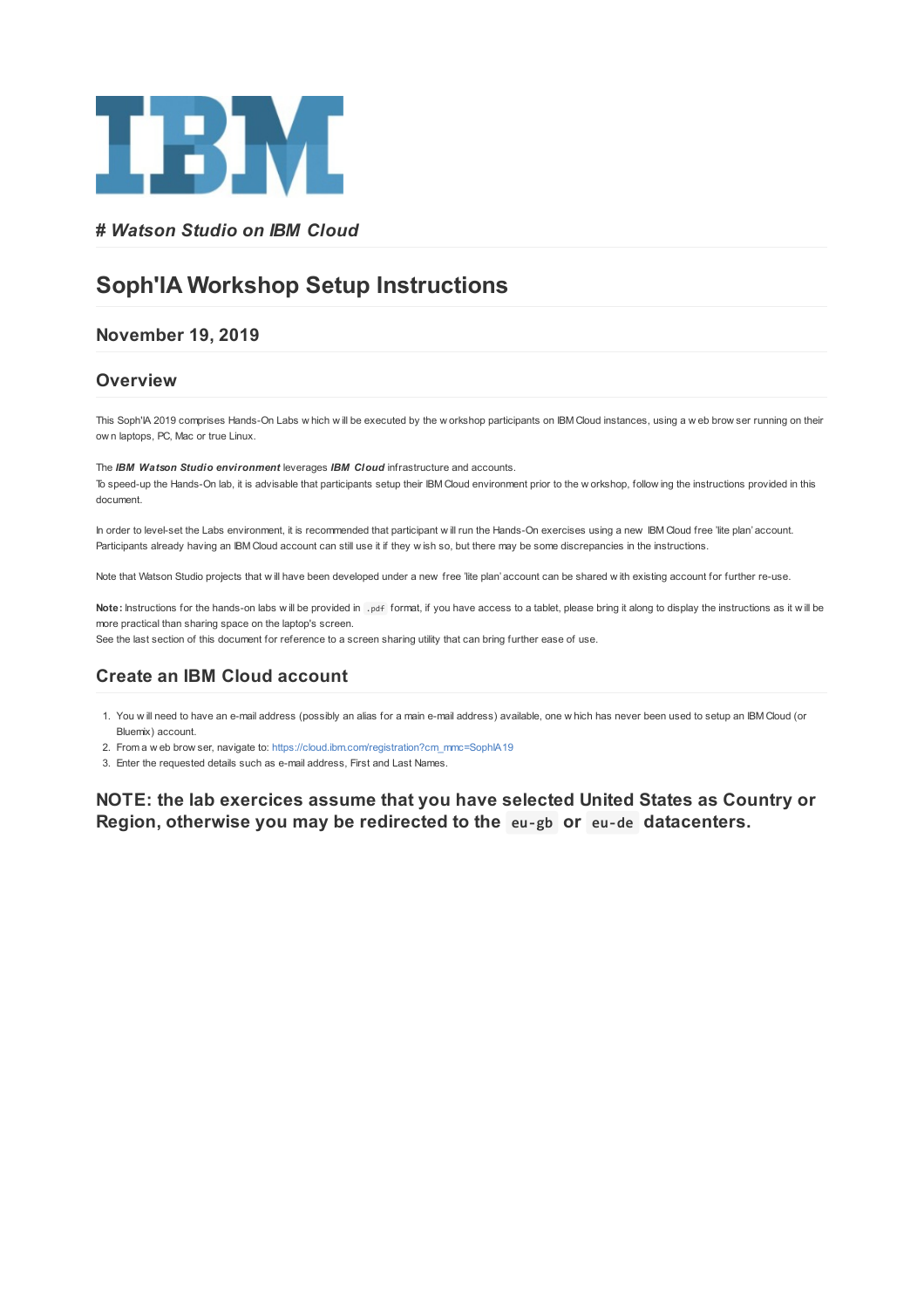| Email*<br><u> De Santo de Santo de Santo de Santo de Santo de Santo de Santo de Santo de Santo de Santo de Santo de Santo d</u> |   |
|---------------------------------------------------------------------------------------------------------------------------------|---|
|                                                                                                                                 |   |
| Workshop                                                                                                                        |   |
| Last Name*                                                                                                                      |   |
| User                                                                                                                            |   |
| Country or Region*                                                                                                              |   |
| <b>United States</b>                                                                                                            |   |
| Password*                                                                                                                       |   |
|                                                                                                                                 | ⊙ |

IBM may use my contact data to keep me informed of products, services and offerings:

by email. by telephone.

You can withdraw your marketing consent at any time by sending an email to netsupp@us.ibm.com. Also you may unsubscribe from receiving marketing emails by clicking the unsubscribe link in each such email.

More information on our processing can be found in the IBM Privacy Statement. By submitting this form, I acknowledge that I have read and understand the IBM Privacy Statement.

I accept the product Terms and Conditions of this registration form.



5. You may have to validate a captcha, then w ait until you get registration confirmation e-mail



## **Thanks!**

To complete your registration, check your email.

Can't find the email? Resend

6. Confirm registration from the e-mail: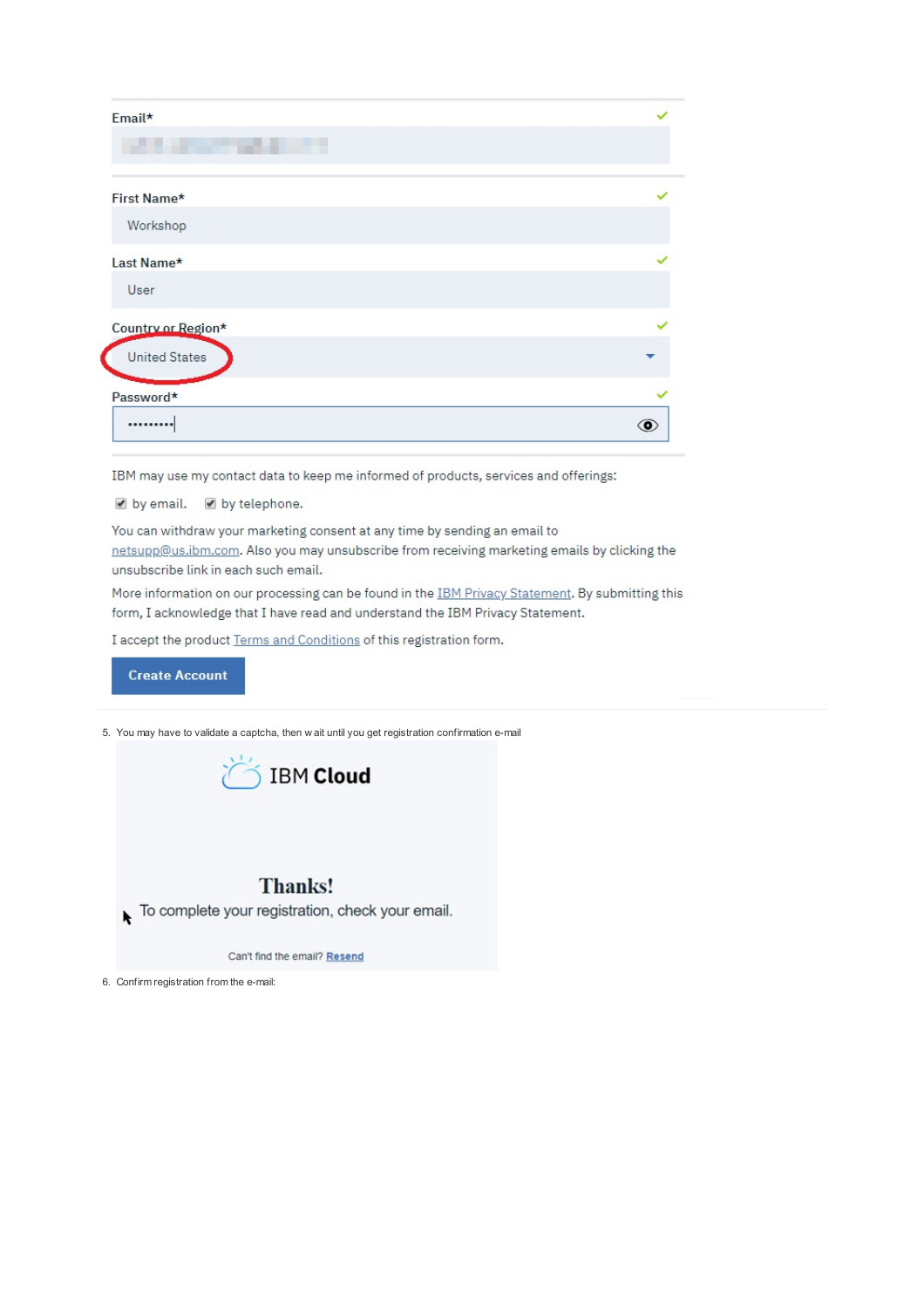

The Hands-On Labs w ill be run in part follow ing instructions provided in PDF form, so having a tablet available can facilitate operations.

All Cut&Paste information can be accessed from a brow ser w indow on the PC/Mac.

You may w ant to use iDisplay ([https://getidisplay.com/\),](https://getidisplay.com/)) w here the tablet can even extend the Window s or Mac desktop: